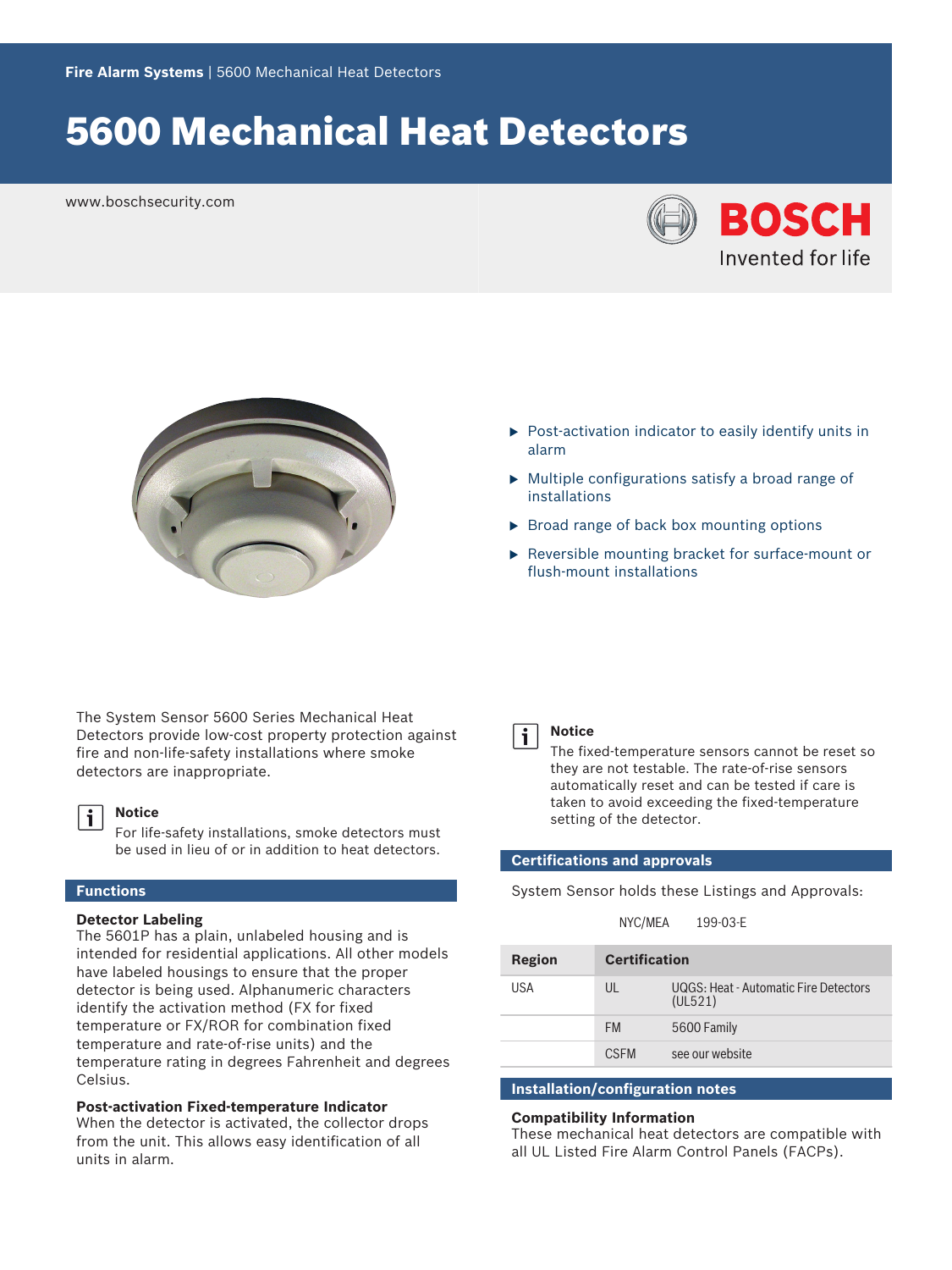### **Mounting Considerations**

Mount the detectors on ceilings using 3.5-inch or 4 inch octagonal back boxes, single-gang boxes, or 4 inch square back boxes with a square-to-round plaster ring. The mounting bracket is reversible for use in either surface-mount or flush-mount installations.

### **Wiring Considerations**

The terminal blocks accept wires from 14 AWG to 22 AWG (ISO 2.5 mm<sup>2</sup> to 0.34 mm<sup>2</sup>).

#### **Parts included**

| Quant.                          | Component                |  |
|---------------------------------|--------------------------|--|
|                                 | Mechanical heat detector |  |
|                                 | Literature pack          |  |
| <b>Technical specifications</b> |                          |  |
| <b>Contact Ratings</b>          |                          |  |
|                                 |                          |  |

#### Contact Ratings

| 6 VAC to 125 VAC: | 3A   |
|-------------------|------|
| 6 VDC to 28 VDC:  | 1A   |
| 125 VDC:          | 0.3A |
| 250 VDC:          | 0.1A |

### **Electrical**

| Voltage (operating): |  |
|----------------------|--|
|                      |  |

6 VAC to 125 VAC, 6 VDC to 28 VDC, 125 VDC, or 250 VDC

### **Environmental**

| <b>Relative Humidity:</b>  | 5% to 95%, non-condensing                                                              |
|----------------------------|----------------------------------------------------------------------------------------|
| Temperature (installation) |                                                                                        |
| +135°F (+57°C) Models:     | The normal ambient temperature is not<br>to exceed $+100^{\circ}$ F ( $+38^{\circ}$ C) |
| +194°F (+90°C) Models:     | The normal ambient temperature is not<br>to exceed +150°F (+66°C)                      |

### **Mechanical**

| <b>Dimensions</b><br>(with mounting bracket): | 4.6 in. x 1.7 in. $(11.6 \text{ cm} \times 4.4 \text{ cm})$ |
|-----------------------------------------------|-------------------------------------------------------------|
| Rate-of-rise Threshold:                       | +15°F (+8.3°C) per min.                                     |
| Weight:                                       | $6$ oz $(170g)$                                             |

# **Trademarks**

All hardware and software product names used in this document are likely to be registered trademarks and must be treated accordingly.

#### **Ordering information**

# **5601P Single‑circuit, Fixed‑temperature (+135°F), Rate‑of‑rise Mechanical Heat Detector**

System Sensor<sup>®</sup> single-circuit fixed-temperature (+135°F), rate‑of‑rise mechanical heat detector. Order number **5601P**

# **5602 Single‑circuit, Fixed‑temperature (+194°F), Rate‑of‑rise Mechanical Heat Detector**

System Sensor<sup>®</sup> single-circuit, fixed-temperature (+194°F), rate‑of‑rise mechanical heat detector. Order number **5602**

# **5603 Single‑circuit, Fixed‑temperature (+135°F) Mechanical Heat Detector**

System Sensor<sup>®</sup> single-circuit, fixed-temperature (+135°F) mechanical heat detector. Order number **5603**

# **5604 Single‑circuit, Fixed‑temperature (+194°F) Mechanical Heat Detector**

System Sensor<sup>®</sup> single-circuit, fixed-temperature (+194°F) mechanical heat detector. Order number **5604**

# **5621 Dual‑circuit, Fixed‑temperature (+135°F), Rate‑of‑rise Mechanical Heat Detector**

System Sensor® dual-circuit, fixed-temperature (+135°F), rate‑of‑rise mechanical heat detector. Order number **5621**

# **5622 Dual‑circuit, Fixed‑temperature (+194°F), Rate‑of‑rise Mechanical Heat Detector**

System Sensor<sup>®</sup> dual-circuit, fixed-temperature (+194°F), rate‑of‑rise mechanical heat detector. Order number **5622**

## **5623 Dual‑circuit, Fixed‑temperature (+135°F) Mechanical Heat Detector**

System Sensor<sup>®</sup> dual-circuit, fixed-temperature (+135°F) mechanical heat detector. Order number **5623**

### **5624 Dual‑circuit, Fixed‑temperature (+194°F) Mechanical Heat Detector**

System Sensor® dual-circuit, fixed-temperature (+194°F) mechanical heat detector. Order number **5624**